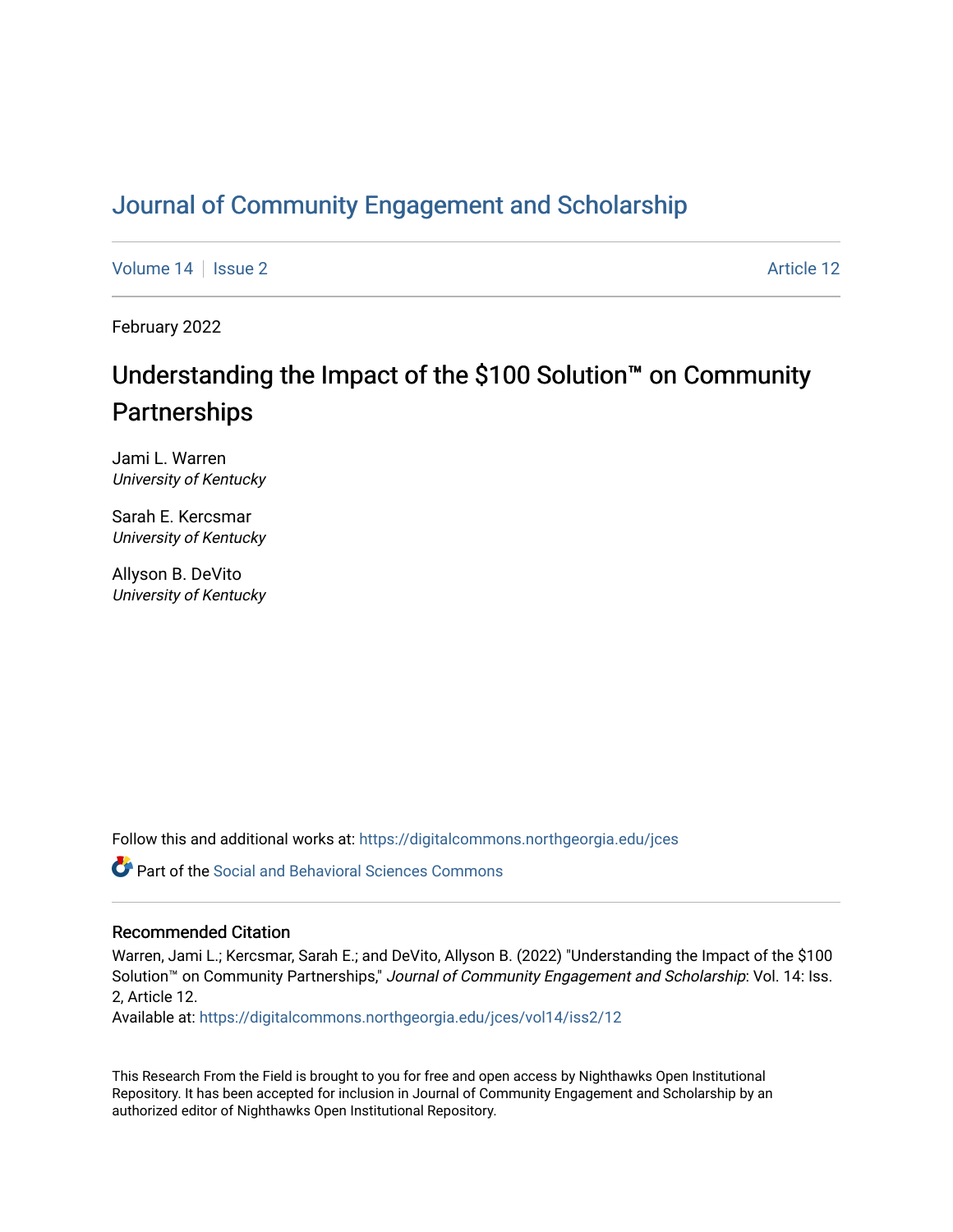# **Understanding the Impact of the \$100 Solution™ on Community Partnerships**

Jami L. Warren, Sarah E. Kercsmar, and Allyson B. DeVito

#### **Abstract**

Service-learning has a variety of documented benefits for college students; however, less research exists on the influence of service-learning on community partners. This paper examines \$100 Solution™ student service-learning projects, a specific and innovative approach to service-learning, and their influence on community partners. Researchers in this study conducted qualitative interviews with eight community partners across the United States that were involved with \$100 Solution™ student servicelearning projects within the past three years. Interviews were transcribed and coded for themes. Results provided insight into the community partners' perceived and tangible benefits of the students' projects, community partners' understanding of the five pillars, partners' motivation for involvement in the projects, and best practices and perceived barriers to successful partnerships. Limitations and directions for future research are also discussed.

Service-learning is common in undergraduate education. According to the National Survey of Student Engagement (n.d.), 59% of college seniors in 2020 reported having taken at least one servicelearning course before graduation. Service-learning offers a variety of documented benefits for students. However, less research exists related to the effects of service-learning on community partners.

Here we focus on the \$100 Solution™, an innovative service-learning approach that helps students learn that problem-solving is possible with a limited amount of funding. The \$100 Solution™ began in 2006 as a seed of an idea among the Rotary Club of Prospect/Goshen in Prospect, Kentucky. This group recognized unmet needs in the global community and provided funding for students to address these needs in creative ways with just \$100. In 2007, students on a Semester at Sea program completed the first \$100 Solution™ projects and, upon their return, created the \$100 Solution™ organization out of a desire to expand the scope and reach of their work at sea. As of 2021, the organization has partnered with 15 educational institutions, including Western Kentucky University, the University of Kentucky, Arkansas Tech University, the University of Texas at El Paso, the University of Alabama, the University of Tennessee at Martin, Roosevelt University, and Trocaire College, among others. Over 300 student projects have been completed (The \$100 Solution™, n.d.).

Little research has investigated servicelearning's influence on community partners, generally, or the \$100 Solution™, specifically. To fill these gaps in the literature, this study had four aims:

- 1. Describe community partners' perceptions of the impact of the \$100 Solution™ student projects on themselves and their communities.
- 2. Examine whether and to what extent community partners and their communities experience the five pillars of the \$100 Solution™ projects, including partnership, reciprocity, sustainability, capacity building, and reflection.
- 3. Examine community partners' motivations for participating in \$100 Solution™ student projects.
- 4. Describe best practices for successful (and unsuccessful) \$100 Solution™ projects.

# **Background**

#### *Service-Learning Theory*

Education theory supports the importance of service-learning, especially in today's educational context. Scholars suggest that today's college students (16–24 years old) learn differently than college students of previous generations did (Brown, 2018; Coomes & DeBard, 2004; Howe & Strauss, 2007; Landin, 2019; Nicholas, 2019; Taylor, 2010). For example, many students adopt a consumer and outcome orientation toward college and are intellectually disengaged from traditional lecture-based courses. Some scholars have argued that the lecture format often used in undergraduate education does not produce optimal student learning (Chickering & Gamson, 1987; Guskin,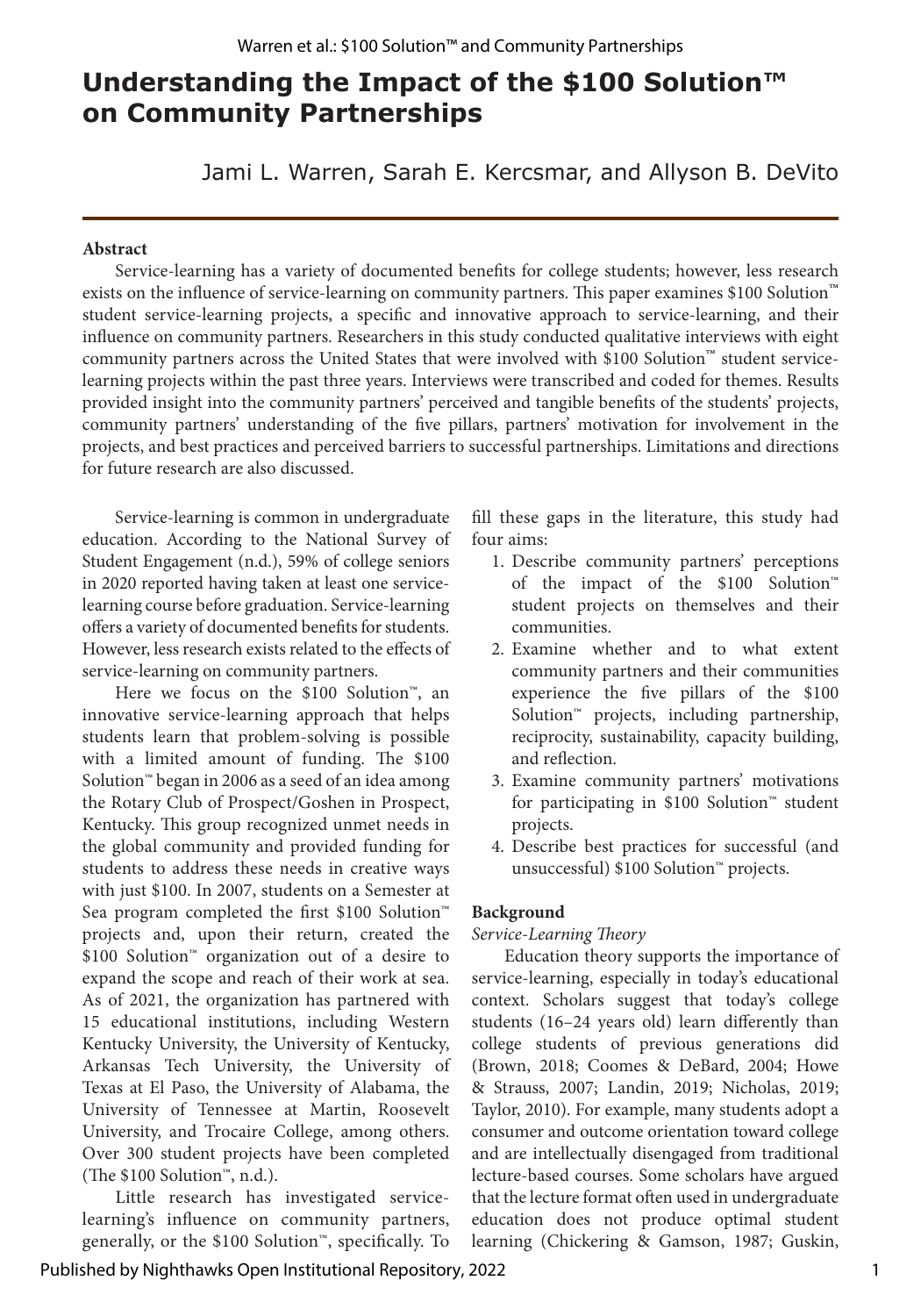1994; Nicholas, 2019; Taylor, 2010). Instead, an active model of learning—one that encourages students to engage in hands-on activities that apply the course concepts—can increase student engagement in the classroom (Brown, 2018; Coomes & DeBard, 2004; Howe & Strauss, 2007; Nicholas, 2019; Taylor, 2010). Experiential learning (problem-based learning, service-learning, etc.) is just one approach to active learning.

Experiential learning strategies that connect course content to the "real world" have had documented success in the classroom. Dewey (1938) argued that traditional education does not provide students with the skill development they need to deal with potential present and future issues. Instead, he suggested that students need to be engaged in real-life, hands-on experiences in order to facilitate understanding of course concepts.

Kolb (1984) suggested further that student learning occurs most effectively in four stages: (a) concrete experience, (b) reflective observation, (c) abstract conceptualization, and (d) active experimentation. In other words, students will learn better when they can focus on factual material regarding a concept, contemplate stories and specific real-life examples that exemplify that concept, examine visual representations of the concept, and engage in activities that allow them to apply the concept. Although students can often engage in the first three of these stages in a traditional classroom, active experimentation is not always possible. Service-learning opportunities, and more specific approaches like the \$100 Solution™, help students participate in active experimentation in and out of the classroom. As expected, then, service-learning has a variety of documented benefits for students (Able et al., 2014; Astin & Sax, 1998; Collica-Cox, 2020; Einfeld & Collins, 2008; Flournoy, 2007; Gullicks, 2006; Lee et al., 2008; Pritzker et al., 2015; Simons & Cleary, 2006).

# *Benefits of Service-Learning to Students and Community Partners*

Students benefit from service-learning courses in a variety of ways, including in their development of higher-order thinking, empathy, cultural awareness, and personal and interpersonal skills (Bloom, 2008; Borden, 2007; Eyler & Giles, 1999; Gullicks, 2006; Gutheil et al., 2006; Lundy, 2007). In addition, service-learning approaches often motivate students to engage in intellectual exchange and action regarding social issues, to study, to develop life skills, and to seek out opportunities for civic engagement (Able et al.,

2014; Astin & Sax, 1998; Collica-Cox, 2020; Einfeld & Collins, 2008; Flournoy, 2007; Gullicks, 2006; Lee et al., 2008; Pritzker et al., 2015; Simons & Cleary, 2006).

Research has also shown that service-learning improves student learning outcomes. In other words, students involved in service-learning courses typically perform significantly better on cognitive learning assessments, including exams and other assignments, than do students involved in the same courses without service-learning components (Novak et al., 2007; Nowell et al., 2020; Warren, 2012; Yorio & Ye, 2012). Although research on the \$100 Solution™ service-learning approach is limited, Abrahamson and Grabner-Hagen (2014) found that participating in \$100 Solution™ projects increased learning among their health administration students, consistent with the effects of other forms of service-learning. However, no studies evaluate the \$100 Solution™ pedagogy from a community partner perspective.

Service-learning partnerships are intended to be mutually beneficial for students and community partners. Community partners involved in student service-learning projects often provide valuable help to students and their course instructors by meeting with students, assisting them with their projects, and even evaluating students. However, researchers do not know much about the influence of student projects on partner organizations or about best practices for successful servicelearning projects. Recent research has indicated that student service-learning projects do provide needed and valuable services to their partner organizations (Steimel, 2013), but they can also add to community partners' workload by requiring additional resources and time. Partners have even expressed that it is not always clear what the role of the community partner is or should be in student projects (Kimme Hea & Shah, 2016).

In light of these findings, it is important for researchers and service-learning practitioners to understand best practices for developing servicelearning student projects from a community partner perspective. Research has shown that strong partnerships require planning, flexibility, clear communication with faculty, and student commitment (Karasik & Hafner, 2021; Kimme Hea & Shah, 2016). Factors such as organizational capacity/size and employee vision can also positively influence whether organizations benefit from their partnerships with students (Geller et al., 2016).

https://digitalcommons.northgeorgia.edu/jces/vol14/iss2/12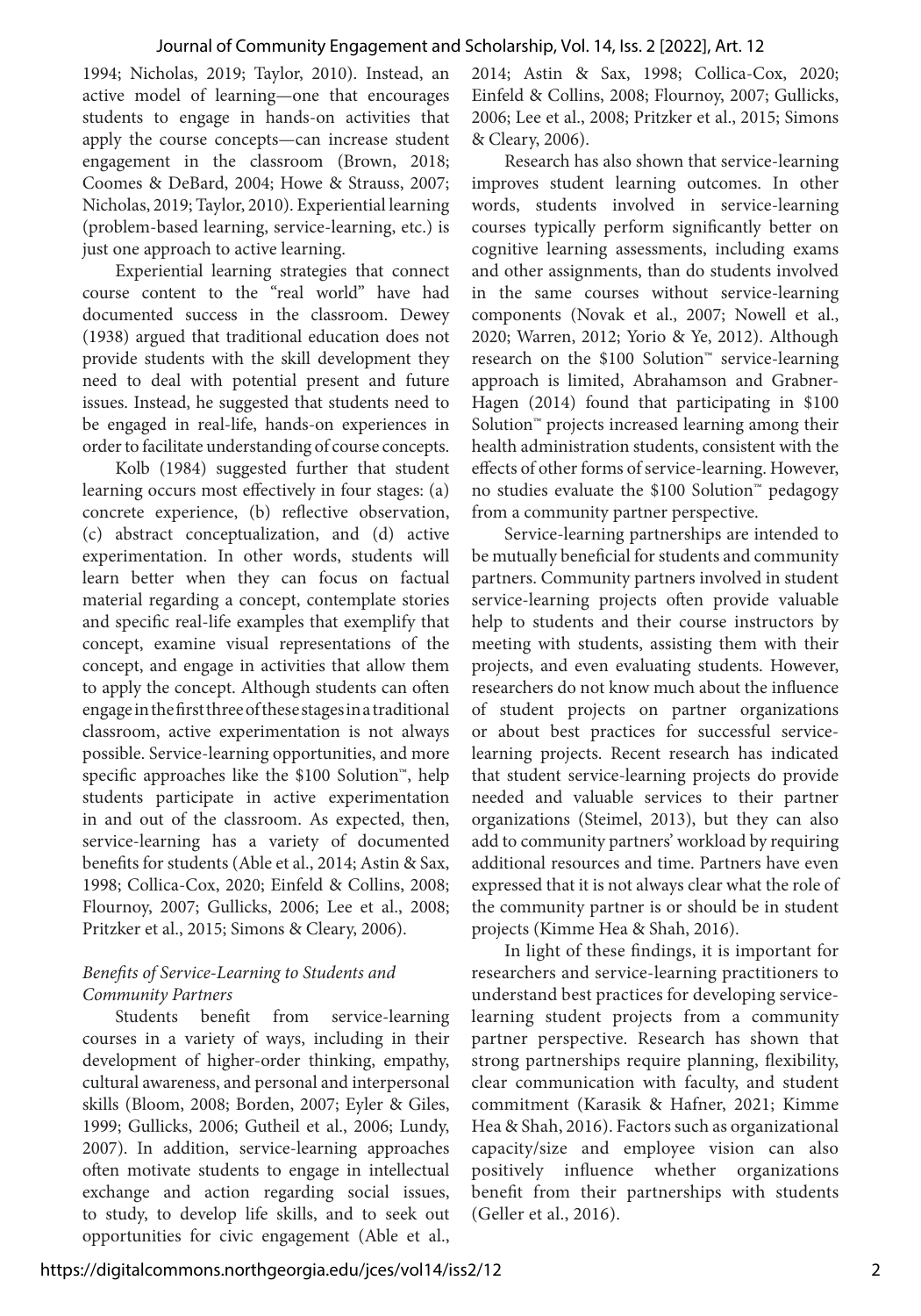#### *The History of the \$100 Solution™ Approach*

The \$100 Solution™ approach to servicelearning is centered on five pillars: partnership, reciprocity, sustainability, capacity building, and reflection. *Partnership* and *reciprocity* have to do with the intentional formation and maintenance of student-community relationships and aim to ensure mutual benefit to both parties. *Sustainability* and *capacity building* highlight the importance of working toward long-term solutions to identified challenges and empowering the community to address these challenges independently through skill building. Finally, *reflection* moves students from simply volunteering to analyzing their service-learning experiences and exploring what they have learned.

Partnerships are at the core of service-learning experiences and help sustain these projects from semester to semester or year to year. In the case of the \$100 Solution™ framework, partnerships are established between students and community organizations. As both parties collaborate on ideas, students learn about the community partner's motives, rules, and goals, and partners and students must cooperatively decide how they will work together and communicate throughout the project (Jacoby, 2003). Students have partnered with local nonprofit or community organizations that offer diverse programming — such as afterschool tutoring programs, community gardens, and food kitchens — and that work with a variety of populations, including refugees and teenage mothers. The ideal type of partnership is one in which a community partner and a group of students begin a project that can be continued each time a new group of students returns to the organization.

Reciprocity is the practice of exchanging things with others for mutual benefit; in the case of the \$100 Solution™ framework, all parties must benefit from the service project. The reciprocity pillar emphasizes that it is human nature for people to want to give back (Jacoby, 2003). Just as students participating in the \$100 Solution™ may be giving to an individual or a community, the participating individual or community should likewise be giving back to the students . Reciprocity can be enacted in a number of ways: A material good may be exchanged for a service, or the student group may receive valuable experience, cultural knowledge, or educational growth in exchange for their service. The essential goal for students of any servicelearning project is personal and educational development (Jacoby, 2003).

Sustainability refers to a program's capacity to endure and is a critical element of service-learning projects. In accordance with the sustainability pillar, programs seek long-term solutions with lasting impacts. Sustainability can be difficult to achieve because students might only work with an organization for a limited amount of time. With this in mind, it is important for students to develop a project that is sustainable by design (Jacoby, 2003). In one example of a sustainable project, students repaired an interactive trail at a park: They came together to fix broken elements of the trail and created new items that could endure harsh winter weather. This newly designed trail should last for many years to come, well past the completion of the project.

Capacity building helps community organizations and members develop and enhance their own abilities until they eventually no longer need help with the challenge the servicelearning program is meant to address. Capacity building has been described as helping others to help themselves (Jacoby, 2003). In a project that exemplified capacity building, a group of students helped refugees study and prepare for their U.S. citizenship exam. The refugees mastered the material they needed to know for the test, and in turn, they were able to teach other refugees this information after the students finished their time with the organization.

Finally, reflection is the practice documenting, articulating, and reviewing the learning process and the progression of individual learning. It involves thinking back on an event and considering its meaning, a process that often results in realization and revelation. The practice of reflection asks service-learning students to answer the following questions: What did I learn? How do I feel? How can I use this in my future? Students can reflect in a variety of ways, including through class discussions, written assignments, group blogs, podcasts, or presentations.

We, the authors of the current study, have been involved with service-learning in various capacities for the past 12 years and have implemented service-learning in many of our courses. We appreciate the \$100 Solution™'s unique approach to service-learning and began implementing it in our courses about 5 years ago. Although the \$100 Solution™ has existed for 10 years, it has not been widely researched or evaluated. Thus, to facilitate research on the organization, its students, and community partners, the \$100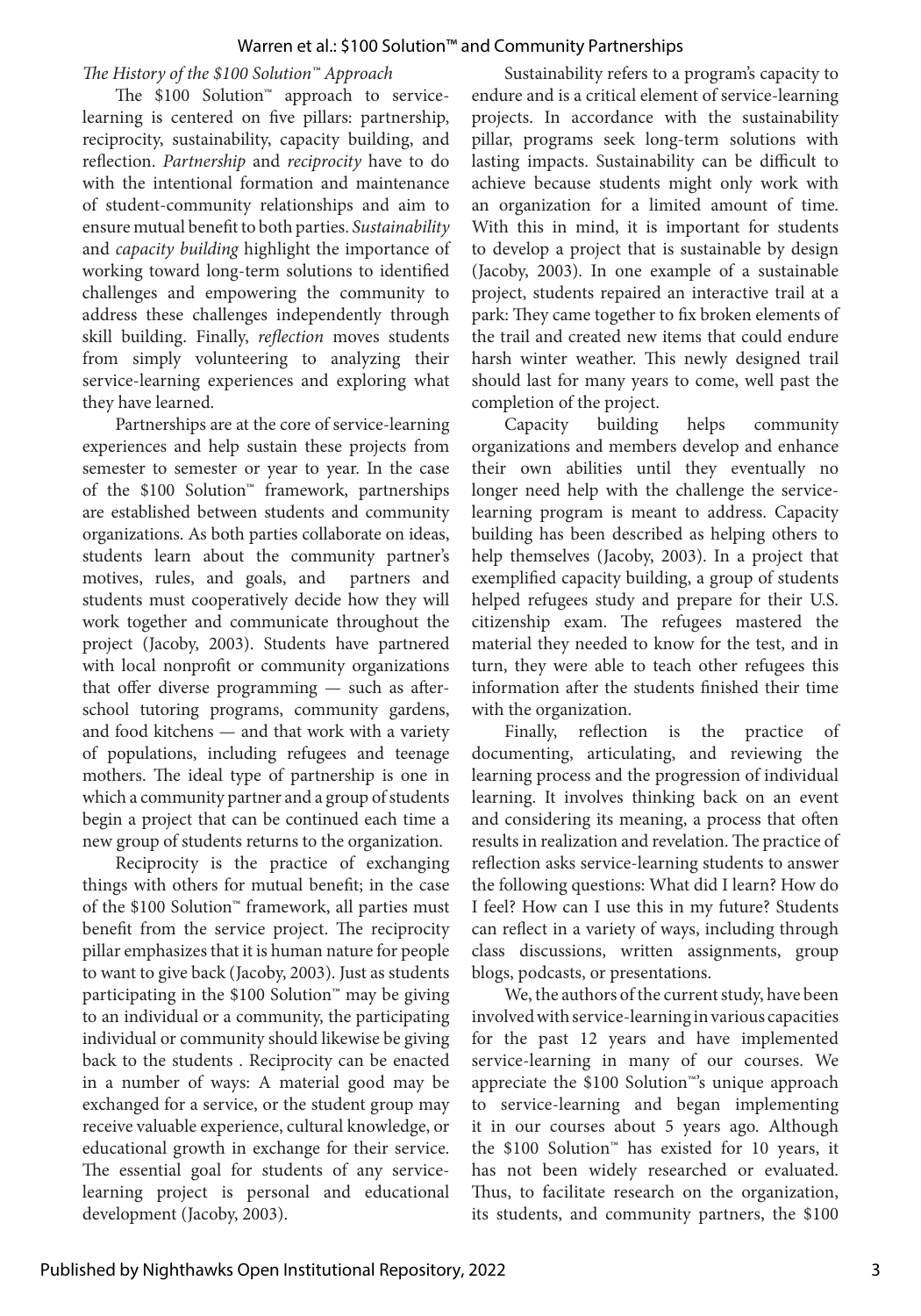Solution™ organization created the Bill Sherman Research Foundation. We applied for and were awarded a small grant from this foundation to study community partners' perceptions of the \$100 Solution™. The current study was approved by our university's institutional review board.

#### **Methods**

#### *Participants*

First, a \$100 Solution™ board member compiled a list of student projects that had been completed over the last 3 years (2016–2019). The board member then generated and sent an invitation to participate in a research interview to contacts for each community partner  $(n = 30)$ . The invited participants represented organizations that had worked with a variety of universities in the United States, including regional, researchintensive, and liberal arts universities, on \$100 Solution™ student projects. Ten community partners responded to the interview request, but two were removed from the sample because they did not meet the inclusion criterion for the study (i.e., having participated in a \$100 Solution™ project within the previous 3 years). Thus, the final sample included eight community partners. Seven were women, and one was a man. They served organizations such as the ones described in the Procedures section that follows.

# *Procedures*

The \$100 Solution™ Board of Directors maintains a database of completed \$100 Solution™ projects and community partners. The \$100 Solution™ typically partners with nonprofit organizations such as museums, K–12 supplemental education programs, organizations dedicated to resolving food insecurity, organizations that work with adults and children with special needs, organizations that supply free housing for adults being treated for terminal illnesses, and so on. A member of the \$100 Solution™ board sent the initial recruitment emails, and a second recruitment email was sent 2 weeks after the first to those who did not respond to the initial request.

Once the willing community partners were identified as described above, we, the research team, contacted each participant via email to set up a virtual interview over Zoom. Interviews were conducted between September 2018 and February 2019, lasted approximately 30 minutes each, and were recorded for later transcription. Interview questions addressed the charity versus social justice models of service-learning, the five pillars

of the \$100 Solution™ and their application within each organization, tangible outcomes from student projects for the organization or community being served, and organizations' perceptions of best practices for successful student projects and community partnerships. Community partners were also asked about any barriers related to facilitating successful student projects and community partnerships.

The Zoom interviews  $(n = 8)$  were transcribed and cleaned to prepare for analysis. We created a codebook using an inductive model of analysis (Thomas, 2006). We chose one transcript for initial review, and each research team member independently coded this transcript for themes. We then met together to compare themes and create a codebook of the most commonly referenced concepts. Once the initial codebook was developed, we coded another transcript individually and then compared results with one another as a norming process to ensure that the codes were being applied in a consistent manner across coders.

Next, we individually coded each interview transcript  $(n = 8)$  until theme saturation was reached. The codebook was treated as a living document and additional codes were added as the analysis process progressed. We then met to review the transcripts for consistency and to discuss the overarching themes that emerged. We describe these results below.

# **Results**

#### *Perceived and Tangible Benefits of \$100 Solution™ Projects*

Community partners described a number of perceived and tangible benefits that they received from the \$100 Solution™ student projects, including a new sign for their organization, the creation of a fall festival, more people to staff volunteer hours, and increased capacity. Many other benefits are mentioned in the sections that follow.

**Community Garden**. To provide a more complete picture of the benefits that one organization gained from a \$100 Solution™ project, we discuss a representative example here. Community Garden (name disguised for anonymity), the longest running \$100 Solution™ project in the nation, is a community garden for adults with special needs. Participants in the garden's programming learn about all aspects of gardening, from planting to weeding to harvesting. After the garden's crops are harvested, participants take them to the farmer's market, where they learn how to sell items and handle money. In addition to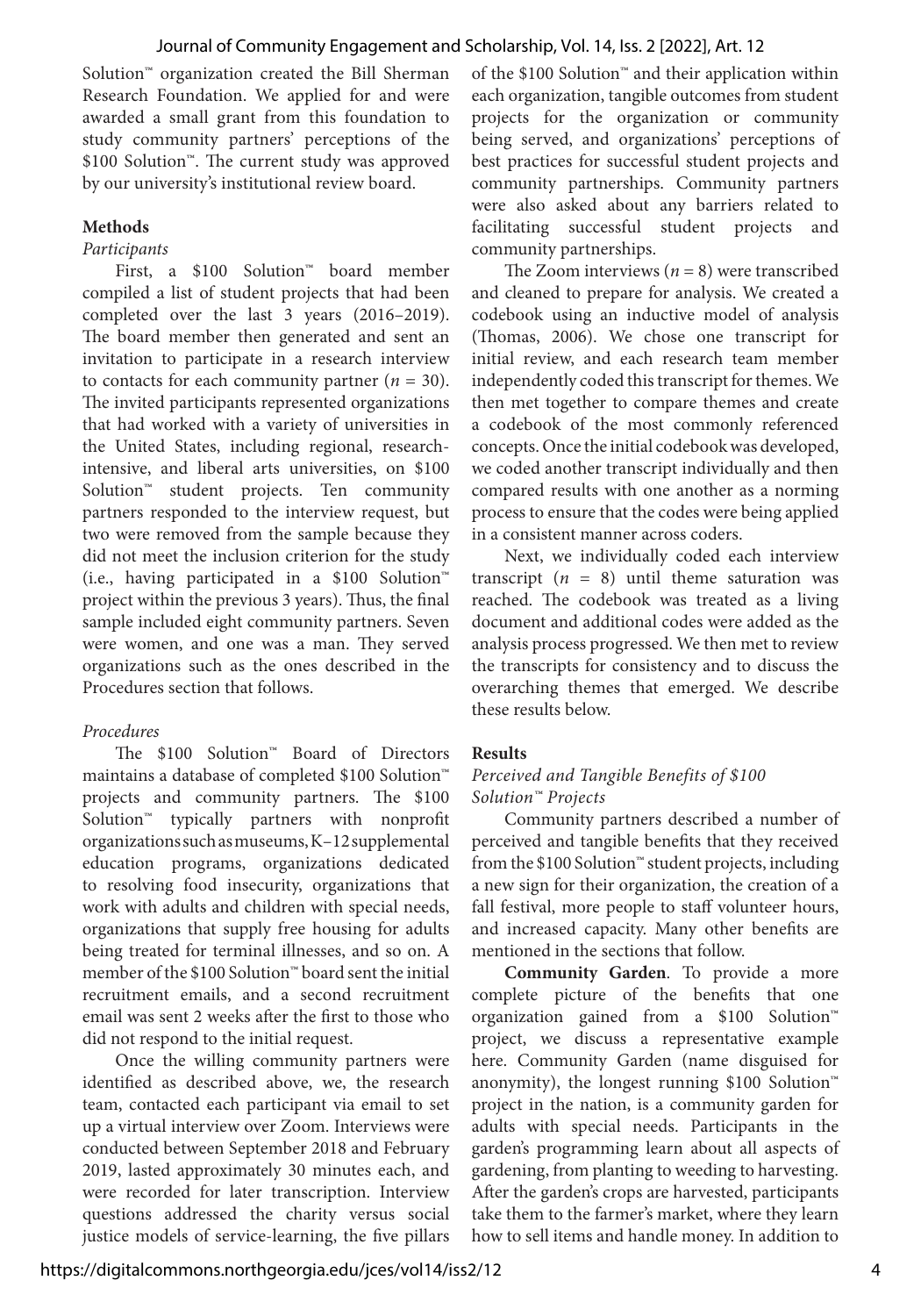these tangible benefits for participants, participants are also able to socialize with the larger community and form friendship networks through the garden's programming. The partnership between Community Garden and its academic partner began in 2013.

The first group of \$100 Solution™ university students that worked with Community Garden initiated the "pumpkin fundraiser." The students promoted Community Garden with an end goal of gaining business support to increase funding for the organization. In conjunction with this awareness-raising effort, the students organized a pumpkin-decorating contest at the farmer's market that "helped individuals that didn't know as much about what [the organization] did, and then it helped raise money for the garden as well." This pumpkin fundraiser has been held several times, and the amount of money raised has grown from year to year. The first tangible purchase that resulted from the partnership was a large sign for the organization. As the community partner noted:

Not only has it raised money for us, but each year we find new businesses to bring in, and people didn't know about the garden, and it has brought new business to the farmer's market as well. . . . It has had a lasting effect.

This partnership demonstrates the broad impact that \$100 Solution™ projects can have on community partners.

# *Understanding of the \$100 Solution™ Pillars*

The community partners' understanding of the \$100 Solution™ pillars varied by pillar type; in general, however, community partners demonstrated an overall lack of understanding of the pillars. Most partners both understood and observed the partnership and reciprocity pillars, though our interviewees did not demonstrate a clear understanding and/or observation of the sustainability and capacity building pillars. Community partners seemingly understood, but did not witness, reflection. The next several sections include representative comments related to each pillar.

**Partnership**. Community partners readily observed the partnership pillar. For example, one community member noted:

You know, I think they really became partners with us, not only from their work on the snack drive but the hours they spent volunteering for the organization. They really got a good feel for what the organization does and how it impacts the girls and it really kind of made them feel like they were partners with us.

Similarly, another community partner described how students became part of their organization's mission. Specifically, when discussing the pillar of partnership, she stated:

Particularly, the fall festival kind of comes to mind. The students actually came, met with me, they wanted ideas for what would work best for our guests. They didn't want to just do something random, and so I gave them a whole bunch of options, and they latched onto the fall festival, and then they really worked together and with me to create this event.… What I love about your partnership with the \$100 Solution is they really do come in and they do become a part of what our mission is, and that is … I have seen that throughout the years, and I think this program just blends it more dynamically I guess.

In this example, the community partner felt that the \$100 Solution™ engaged students in partnership more than other service-learning projects do. Another community partner echoed the same sentiment, noting, "I think a lot of students are surprised at the museum and the things that it can offer and they get excited about coming back, so I think that the partnership has been great." As these quotes demonstrate, the community partners understood the partnership pillar fairly well, and they felt like students demonstrated it, too.

**Reciprocity**. Community partners also readily observed the \$100 Solution™ reciprocity pillar. It was clear from the community partners' perspective that both the partners and students gained something from their experiences. For example, one community partner observed the benefits that accrued to both sides. She explained:

They [students] learned skills. They enjoyed it. I think that the volunteers learn skills and got some satisfaction in working with the young people that we work with. We definitely benefited because we need people to help us serve those kids, and they did, and some of them are still coming back; in fact, we just offered one of them a job … for the summer.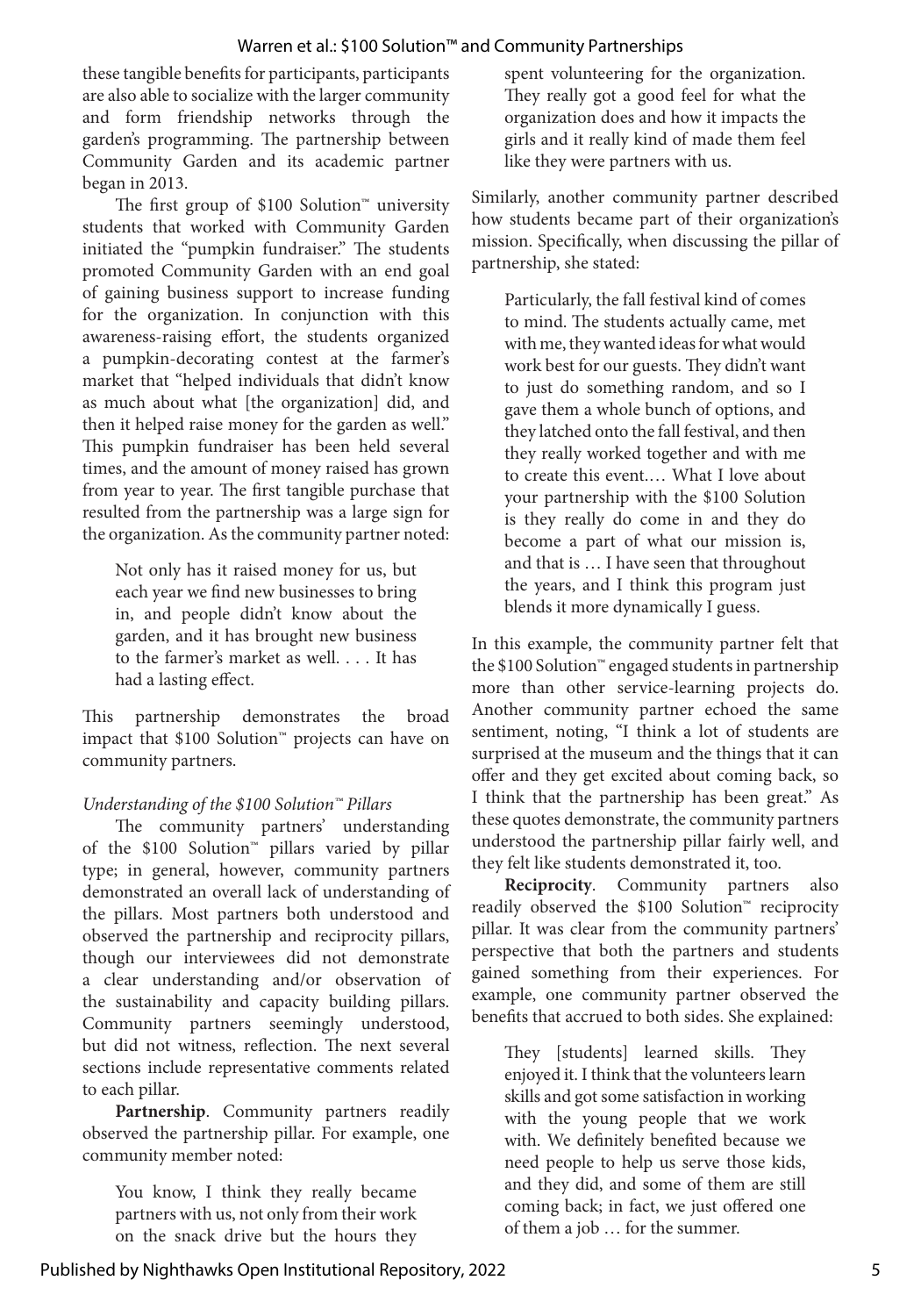On other occasions, community partners hoped that students gained something from their experiences but were not always sure that they did. For example, one community partner explained:

It's really cool to see college students interact with this community. So I really hope that they got something out of it. Just seeing people who are different than them, who speak different languages, who don't know how to communicate through words that each other can understand, I really hope that they got something out of it. I know that the families who participated in the activities definitely got something out of it for sure. They were very thankful.

In sum, while partners observed reciprocity in some cases, in others they could only hope that reciprocity was occurring.

**Sustainability**. Service-learning projects that satisfy the sustainability pillar should lead to continued benefits for the community partner organization beyond the duration of the project itself. While community partners observed reciprocity in some cases, they observed sustainability much less often. For example, one community member indicated:

It is a bit of a challenge to kind of create sustainability just because we work a little bit differently than some other nonprofits. I would guess that the tie in there is maybe the longevity of students continuing on with their passion with it and that they have continued to come back and volunteer for now more than a year after they've come and done the \$100 solution … that would be the sustainability.

Another community partner agreed that longterm sustainability was difficult to achieve with \$100 Solution™ students:

There was not a long-term sustainability. We initially helped with services for 30 days and then 6 weeks after that. So in terms of long-term sustainability with \$100, it's just not, you can't really do that much with this organization.

However, other community partners recognized sustainability in other ways. For example, one noted that a donut station created by students was so successful that they planned to do it again:

We do plan on doing another donut station at our 5K to sell the donuts to raise money. It was very successful for us, so we're going to do it again. We're going to get some volunteers and reach out and get some donations. It was very low overhead, so it was a great way for us to continue to build our scholarship fund. On a personal level, one of our students that was in the program has actually come back in the fall and is volunteering not with the program but just on her own. She's one of the assistant coaches for one of our teams this fall.

It was clear from discussions with community partners that it was difficult to achieve the sustainability pillar with student servicelearning projects.

**Capacity Building**. Many community partners saw glimpses of capacity building in their organizations as a result of \$100 Solution™ student projects. For example, an interviewee from Community Garden noted:

That pumpkin fundraiser, it kind of extended beyond. The sign also, because that visibility, you know, every week I meet somebody who will say "I didn't know that's where you all were" or, "I saw your all's sign. You have a very distinctive logo." It's a tomato. It's very distinctive. That was one thing we did right was the logo, so to see that prominently displayed, we've gained a lot of visibility that way that is ongoing.

Another community partner echoed the same sentiment, stating, "I'm wanting the students hopefully from this semester to think outside of the box where we could create something that could create that capacity for a continued program or something along those lines." Statements like these from community partners show that it is difficult to measure capacity building in a short amount of time. While community partners felt they were moving toward capacity building, without following up, it is difficult to determine for certain.

**Reflection**. While community partners understood the pillar of reflection, they did not always observe it or initiate it in an intentional way among students. For instance, one community partner described observing informal reflection among students: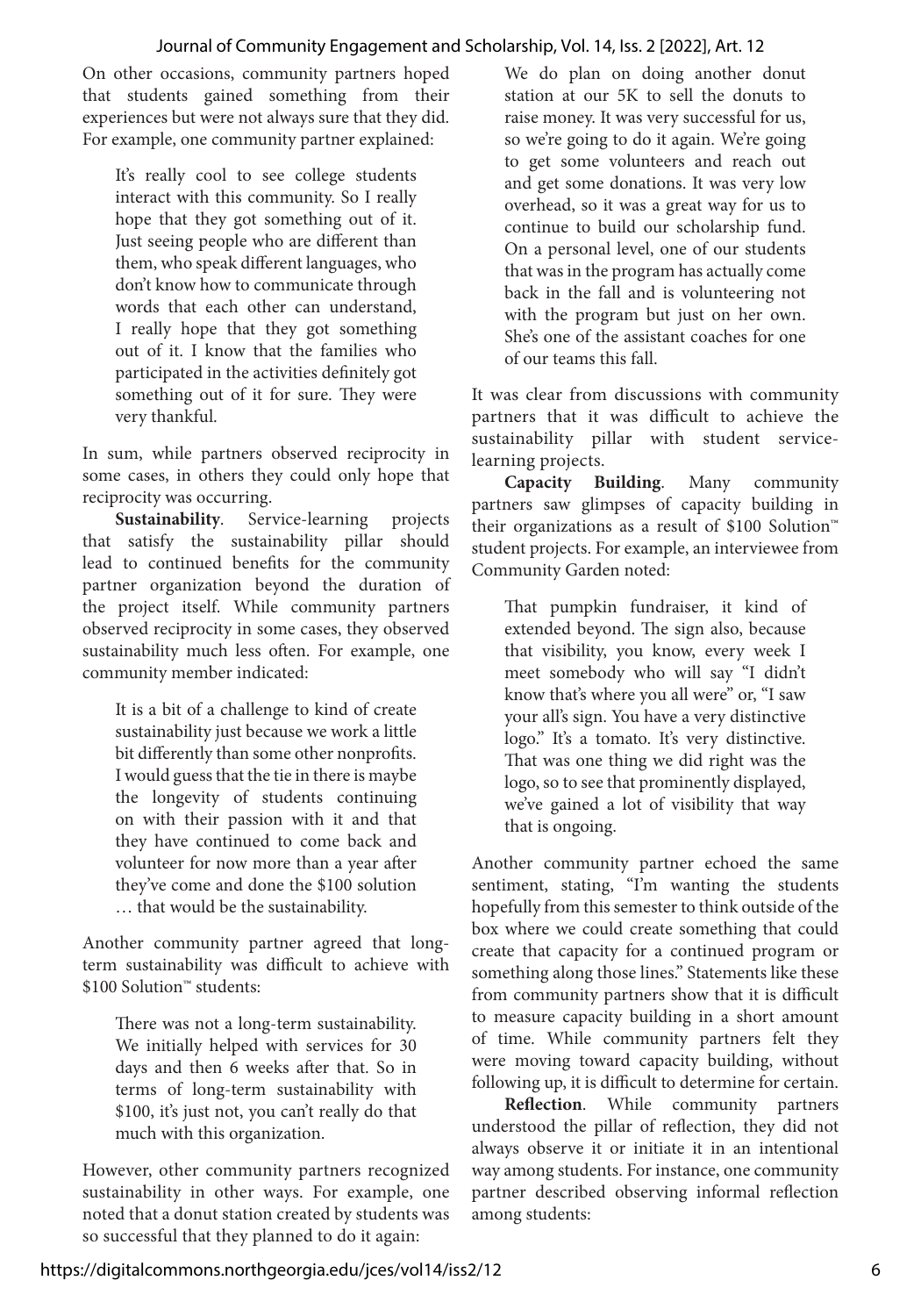You get the students who come in and say something, they'll say well, "I remember my parents talking about this" or "I remember my grandmother telling me something about this," and some students that were just … this is the first class they've had like this with history and collecting your family history and getting a taste of video or recording so you will always have, and I have had several, three or four students, who say, "Next time I go home, I am going to interview my grandmother," and I say, "Please do." That's some family information that they probably don't realize they have. I've had one student call me back who said they went home last weekend, and "I interviewed some aunts and uncles" and different things like that.

Another community member described an informal reflective conversation with students after an event:

I truly believe that the night of the fall festival, there was an immediate reciprocation on that this was a wonderful event, and we were able to chat about what they offered, and I think seeing that I actually came in for the event after work and did a Facebook plug, I think that there was just a genuine, overall … and I emailed the facilitator of the group and just thanked them and said that it was a wonderful evening for them.

Finally, one interviewee from Community Garden did engage in intentional reflection with students during the semester. Students in this scenario were able to engage in perspective taking, which was important for their learning. The community member explained:

On average, we would meet four times a semester, so we would get their reflections, and I think a lot of it was a realization that they, when they graduated high school, they had plans, and I'm talking about the students in the \$100 Solution, whether it be, well these guys obviously are going to college, but going to college, getting a job, getting married, or whatever … the individuals we have at the garden would love to have those plans, but a lot of times they're limited by being able to access

those possibilities, so I don't think a lot of people think about that, and I think that's one big thing that they learned is providing access to people of all abilities is important because not everybody can do it alone. That would be one thing that I think they've learned.

A cornerstone of service-learning is the integration of reflection and service-learning experiences with course content in a formal way. It seems like the formality of reflection was not present in most student-community interactions.

# *Community Partners' Motivation for Involvement With the \$100 Solution™*

Many of the community partners interviewed for this study had participated in previous servicelearning activities, but this study sought to examine their motivations for working with the \$100 Solution™ specifically. These motivations ranged from simply needing extra hands to wanting to engage with students in a more meaningful way than they had been able to in other service-learning opportunities. For example, one community member enjoyed engaging with students in a way that helped them solve problems:

So I think creating these plans and thinking about these plans, thinking, "I really want to give this event the best effort and put all of my heart into it, but what can we do feasibly? \$100 only goes so far. How do we create …" It's really using strategy to create events with a lot of realism. So follow through and using those problem-solving skills to say, "I can't do this, I can't do this, but I can do this, this, and this." And that has … I think the students that at first came with all of these great ideas, but we had to rethink, and we had to scale down, but we really didn't have to sacrifice anything that they had in mind, we just had to make changes.

Students often made seemingly difficult or challenging projects become possible. For instance, a community partner explained:

The building we bought had to be totally trashed and redone but when I was approached, I thought "Okay, maybe they can help." [laughter] And so you know, I gave them a room to see what they could do with it, and I was very pleased working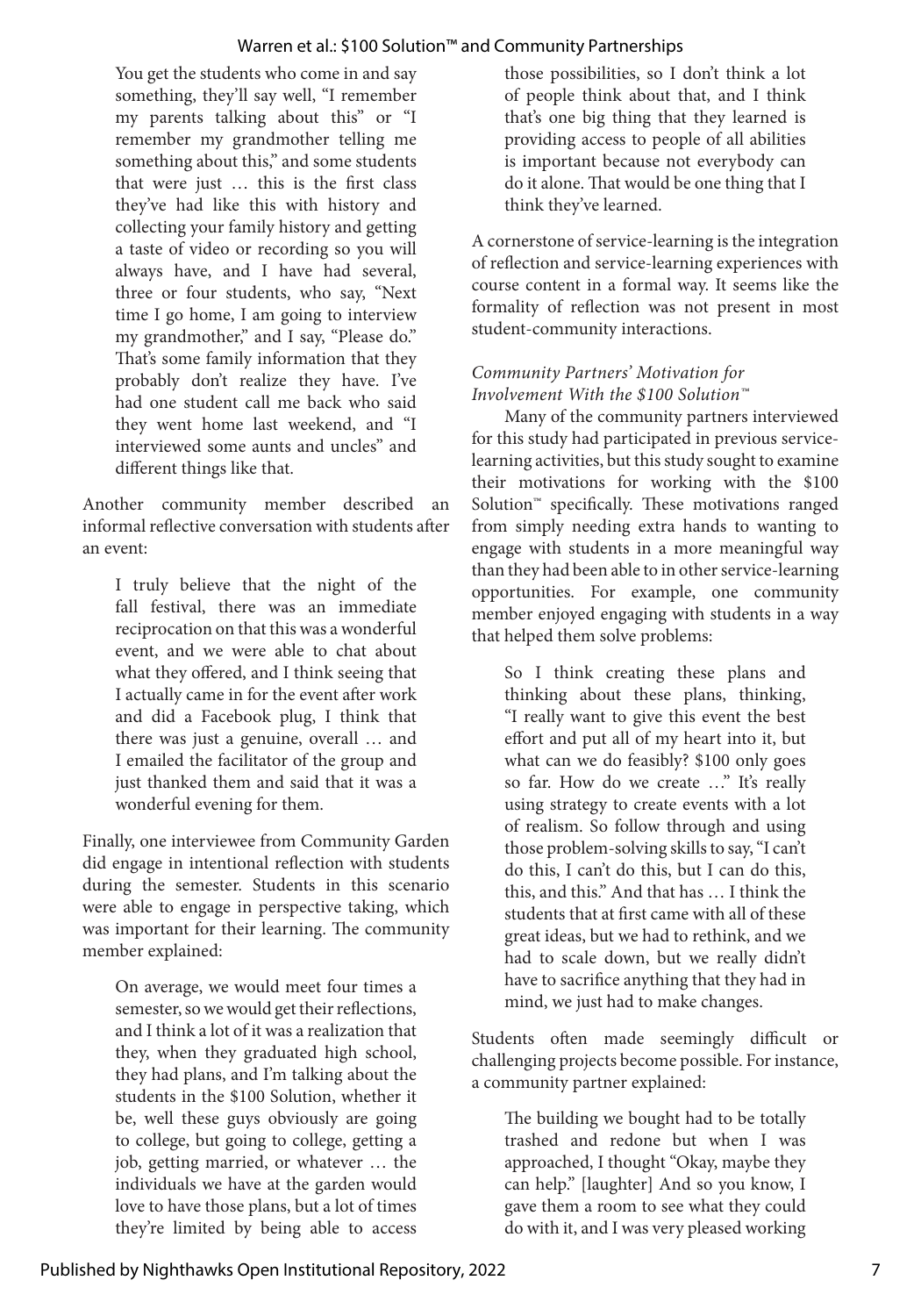with that group. We even took a picture of them and have it on the door coming into this room. They painted murals on the wall, they helped design this room, so I mean it was just a matter of … "Yeah, I really can use all the help I can get, and we'll see what these kids can do."

Finally, some community partners discussed the value in working with students that have an opportunity to make a real difference. For example, one community partner stated:

It's more and more required now that students are required to do some sort of community service as part of their schooling, and I've seen many, many instances where it's like, "OK, yes," clicking a box, "I'm here, sign my sheet, I'm gone," and so the opportunity for this, for students to have some insight, to have some opportunities to make some decisions as a group and then have a more sustainable impact from a longer term, I think it makes for a more powerful experience on both sides.

Many community partners had positive things to say about \$100 Solution™ students, but they also addressed barriers to successful partnerships with academic institutions.

# *Best Practices for and Barriers to Successful \$100 Solution™ Partnerships*

One of the major aims of this study was to explore best practices for and barriers to successful \$100 Solution™ project partnerships. As noted in the Background section of this article, there is a lack of information generally about best practices and barriers to service-learning from the community partner perspective, and this study seeks to address that gap.

**Best Practices**. Clear communication and following through on commitments were big themes that came up during our discussions with community partners about best practices. For example, one community partner discussed the importance of communicating clearly ahead of time about all parties' needs. She specifically said:

I think spending time, taking time, setting up time to make sure that we meet and talk about what our needs are, what your needs are, and how those can kind of come together. I think sometimes we are both going down our own path, but we don't take that time out and think about what is the best for both of our organizations.

Another community partner talked about the importance of involving her in early discussions about the project as well as communicating through various modes. For example, she explained:

They invited me to their group sessions to talk about their ideas and really involved me. We had a group text that they would shout out some ideas at, and they were able, I think they had a girl from [location X] who was connected with some resources … so she kind of got the ball rolling with where in [location X] can we do A, B, and C. It was a lot of communication, a lot of knowledge that was already present, and that group was very, they were not shy. They were very on top of things and willing to communicate.

Finally, one community partner discussed the importance of students being present and following through on commitments. She stated:

You know it's showing up and helping in a lot of cases. It's just being very present … It's a very time-consuming thing, but it's not about … it's time, putting in time, showing up when you're needed where you're needed, that kind of thing.

**Barriers**. While community partners had a lot to say about the importance of clear communication to successful partnerships, they also discussed barriers that impede successful partnerships. More specifically, community partners discussed the burdens on their time. For example, one community partner lamented her inability to connect with every student due to time constraints:

Just for me on my end, because we have such a large group of students that come in, it's being able to connect with each student in some form or fashion. I may not be able to be as close with every student that comes in through this program, I do sometimes struggle because we sometimes have parttime staff facilitating their hours, so I sometimes feel out of the loop, so staying connected and being really … hoping that they don't feel like they're being brushed under the table or being lost in the cracks.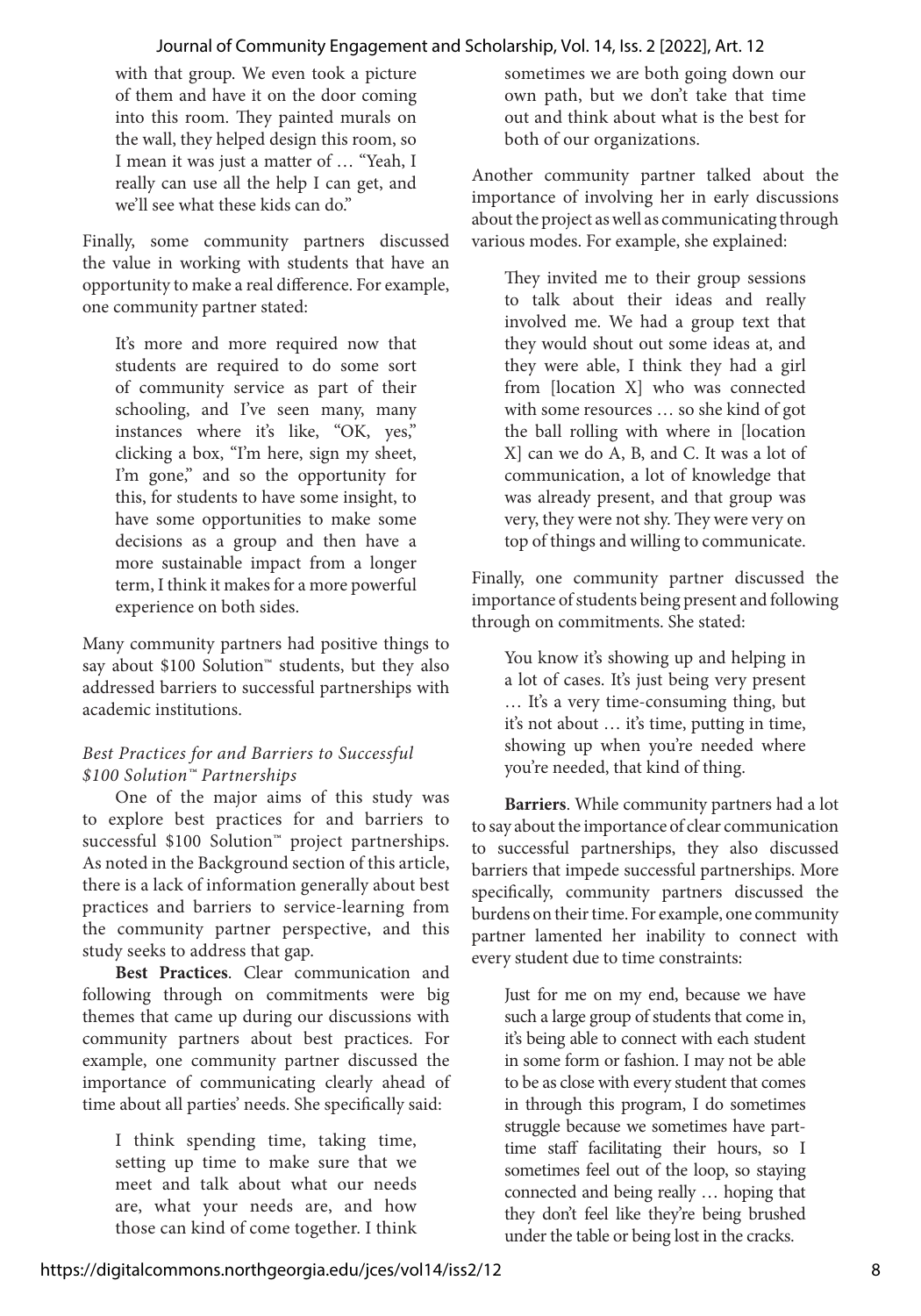Another community member talked about the burden of taking on student projects when communication was not always clear. She explained:

The \$100 Solution, I know you're trying to teach the kids something about how \$100 can make a difference, but in a way, when we're all busy, it ended up being a little bit more of a burden than a help only because they didn't know what to do, so they were talking to us, and we were trying to make it fit their parameters, and we had three of our highest-level staff people standing around trying to figure out what we're supposed to do.

Finally, community partners often discussed the challenge of finding common meeting times that fit everyone's schedule. For example, one community partner stated:

Finding that time that everyone could get together and meet was difficult. Not only meeting with the professor but meeting with the students as well. That was sort of a constraint that we had or a barrier we had, finding time for everyone to be there.

Understanding these best practices and barriers from a community partner perspective will add to the service-learning literature and contribute to improving future partnerships among academic and community partners.

#### **Discussion**

This study had four aims:

- 1. Describe community partners' perceptions of the impact of the \$100 Solution™ student projects on themselves and their communities.
- 2. Examine whether and to what extent community partners and their communities experience the five pillars of the \$100 Solution™ projects, including partnership, reciprocity, sustainability, capacity building, and reflection.
- 3. Examine community partners' motivations for participating in \$100 Solution™ student projects.
- 4. Describe best practices for successful (and unsuccessful) \$100 Solution™ projects.

The results of this study have important implications for those implementing or thinking of implementing the \$100 Solution™ in their courses.

In terms of best practices, previous work from Kimme Hea and Shah (2016) determined that planning and flexibility were essential best practices when working with community partners. Karasik and Hafner (2021) also discussed the importance of communication with community partners. The present study confirmed these factors (as described in the Results section).

First and most importantly, this study demonstrated the importance of training community partners on the intent of the course and the expectations for their involvement. Kimme Hea and Shah (2016) found that community partners did not always have a clear understanding of what their role in the students' projects was supposed to be, and the results of this study were similar. One surprising finding was that community partners did not understand the \$100 Solution™ pillars prior to the start of students' service-learning projects. As a result, it was difficult for community partners to facilitate the students' experiences in a way that was consistent with the \$100 Solution™ mission. The \$100 Solution™ organization needs to strengthen the training that community partners receive in terms of role clarification (for community partners, students, and academic partners), the understanding of the five pillars, and how the pillars should be implemented in students' service-learning projects. The five pillars are intended to guide these projects and are key to the \$100 Solution™ approach. Therefore, they should be made clear to community partners at the outset of their participation with \$100 Solution™ courses.

Community partners should also receive clear communication about the potential assistance and satisfaction they may gain from working with students in a \$100 Solution™ course. This is consistent with previous work by Steimel (2013), who found that service-learning students provided needed and valuable services in the eyes of community partner organizations. Community partners in this study seemed to collectively value students' contributions to their organizations, whether they were helping to plan festivals, assisting with fundraising, helping with paying for and developing an organization logo, and so on. It also appears that community partners benefit simply from watching students' growth and skill development, a result that extends previous findings in this area. For example, many community partners in this study spoke about how satisfying it was for them to engage with students in a meaningful way and to see the students continue to return and serve their organizations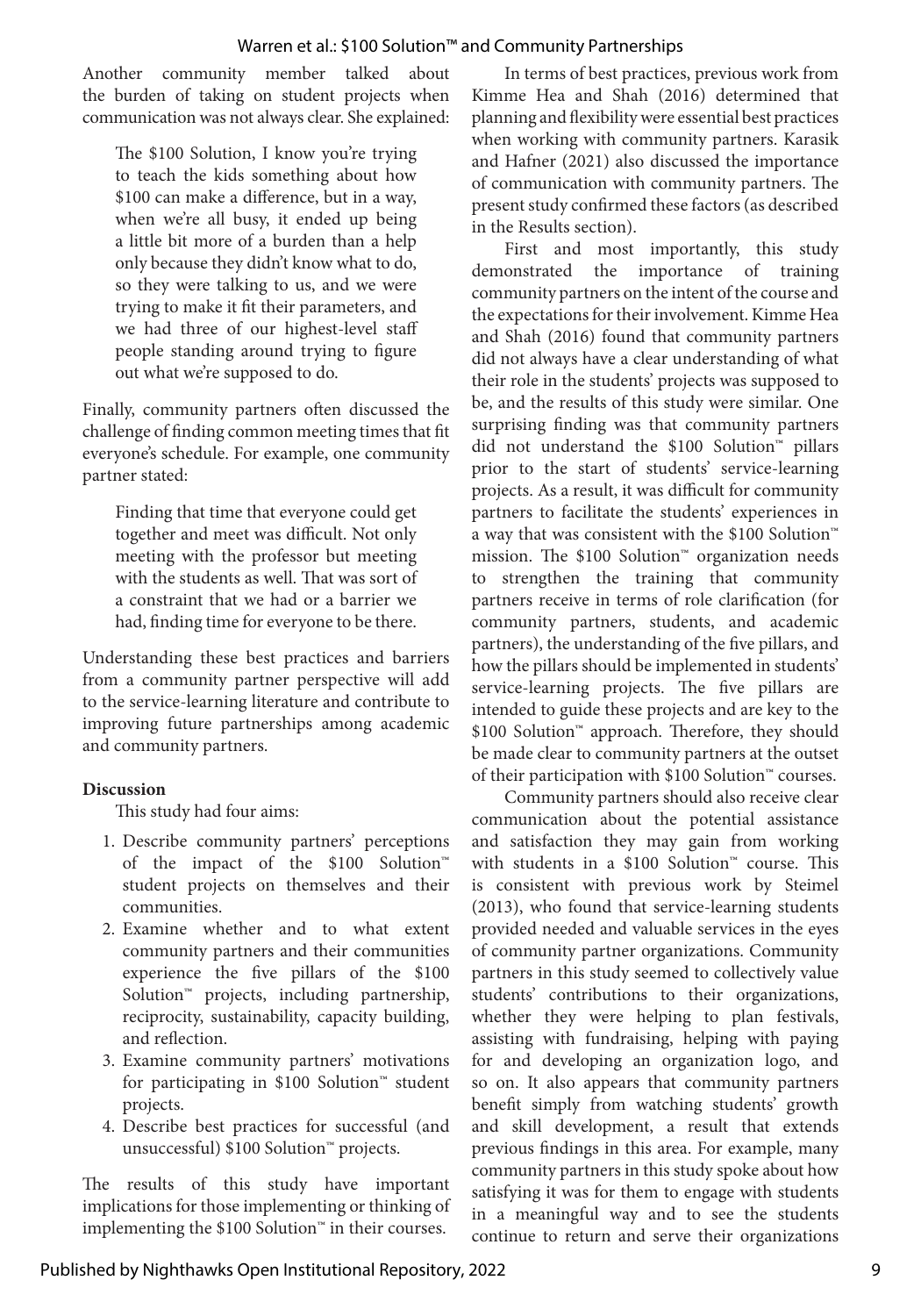into the future. Although this type of benefit moves beyond direct service to the organization, it seems that community partners also benefit from the satisfaction of participating in students' growth and achievement similar to how a teacher might.

However, it is also important to clearly communicate to community partners that \$100 Solution™ student projects can be burdensome. Community partners in this study referenced workload burdens similar to findings in Kimme Hea and Shah's (2016) work, including the additional time and resources required to work with service-learning students. For example, some organizations noted that it was difficult to coordinate time for students to visit the organization because their class schedules conflicted with the hours of the organization; staff members had to stay late or come in during nonworking hours to accommodate students. Also, if organizations have a small staff, it can be challenging to discuss aspects of the \$100 Solution™ project during a fairly short time frame.

In sum, the results of this study reinforce the importance of training for \$100 Solution™ community partners as well as communication about benefits and challenges associated with student projects. However, there were several limitations to this particular study. First, the sample size was small, with only eight participating community partners. Although the qualitative data gathered was rich, future study in this area should attempt to include a greater number of partners. In this case, the number of potential participants was small because this project was limited to those partners who had participated in the \$100 Solution™ and volunteered to participate in this study; future research could take a broader approach to recruiting participants. In light of our experiences with various types of servicelearning, we believe the best practices gleaned from this study apply broadly to service-learning. Additionally, the community partners interviewed varied in terms of the amount of time they had been involved with the \$100 Solution™. Some had participated for years, while others had participated for a much shorter time. This may have influenced their knowledge about the \$100 Solution™ as well as how well the organizations worked with students and so on.

Directions for future research should try not only to broaden the scope of this study but also to develop and evaluate the effectiveness of service-learning trainings. Results from this study indicate that community partners did not have a good understanding of the \$100 Solution™ mission or its pillars from the outset. It is particularly important that community partners have a good understanding of the service-learning approach being used so they can ensure that students' experiences are true to the program. This is the case for all types of service-learning. Community partners should understand the content of the course the students are taking as well as the project expectations for both the students and for them as partners. Doing so will ensure that everyone involved is on the same page. Developing training sessions, perhaps online training modules, could be a helpful strategy to engage community partners prior to their involvement in a service-learning course. Future research should focus on the development of community partner training sessions or modules as well as the evaluation of those sessions or modules (i.e., Were they helpful in increasing understanding of the approach? Did they make expectations clear?).

#### **Conclusion**

In summary, service-learning has clear benefits for students, while less is known about how service-learning affects the community partners involved in students' projects. This study sought to increase understanding of the impacts of students' service-learning projects on community partners, specifically examining the \$100 Solution™ approach. This is the only study that has evaluated the \$100 Solution™ as service-learning pedagogy from a community partner perspective. Because many institutions in the United States utilize the \$100 Solution™, it is important to evaluate it from both a student and community partner point of view. Results from this study confirmed previous work in this area but also extended work by noting new ways that service-learning benefits community partners and summarizing best practices when working with community partners. Avenues for future research were also described, notably including the development and evaluation of community partner training sessions or modules.

#### **References**

Able, H., Ghulamani, H., Mallous, R., & Glazier, J. (2014). Service learning: A promising strategy for connecting future teachers to the lives of diverse children and their families. *Journal of Early Childhood Teacher Education*, *35*(1), 6–21. https://doi.org/10.1080/10901027.2013.874383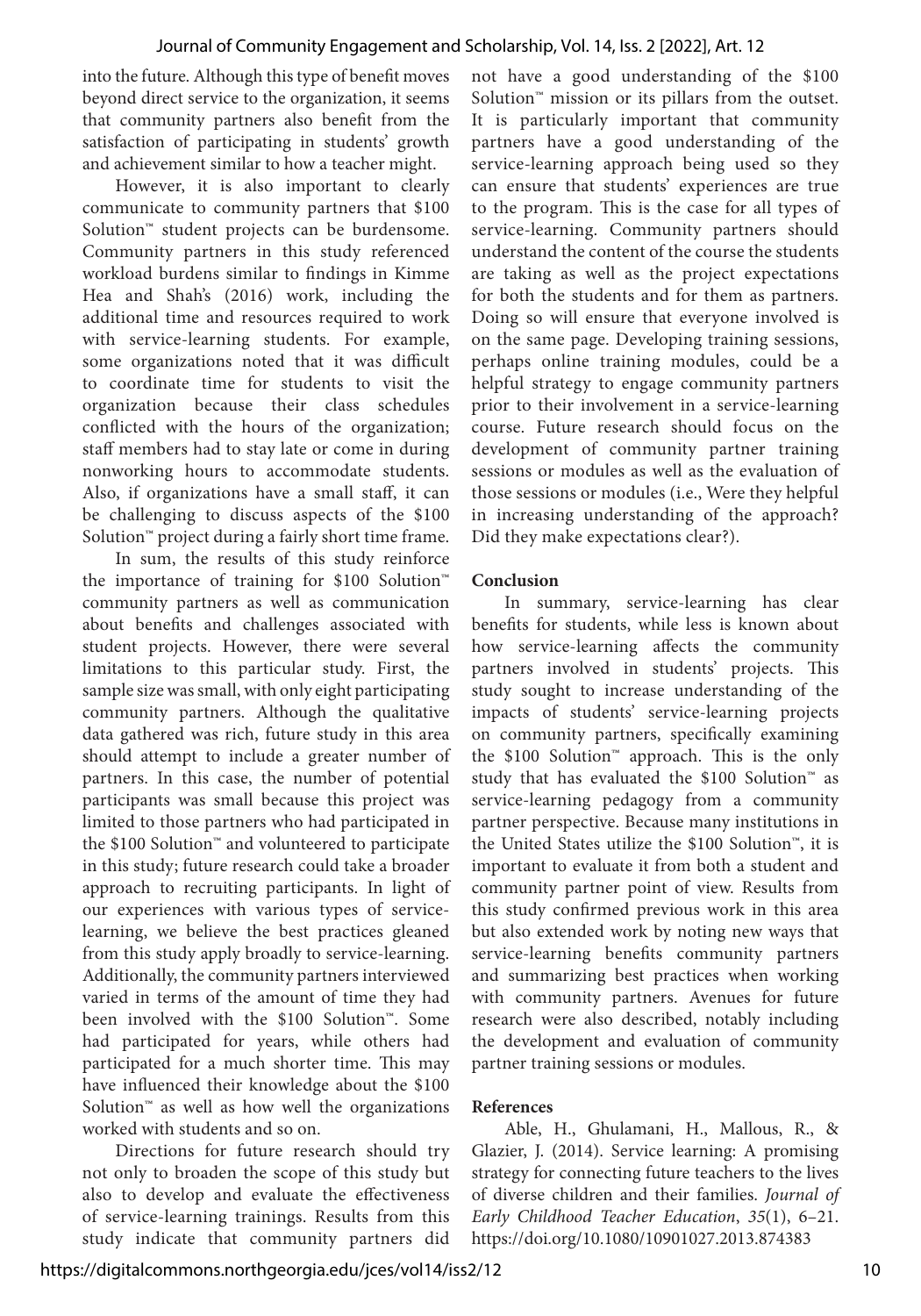Abrahamson, K., & Grabner-Hagen, M. (2014). Implementing an innovative service-learning approach in health administration education: The experience of the *\$100 Solution™*. *Journal of Health Administration Education*, *31*(1), 21–35.

Astin, A.W., & Sax, L.J. (1998). How undergraduates are affected by service participation. *Journal of College Student Development*, *39*(3), 251–263.

Bloom, M. (2008). From the classroom to the community: Building cultural awareness in first semester Spanish. *Language, Culture, and Curriculum*, *21*(2), 103–119. https://doi. org/10.1080/07908310802287442

Borden, A.W. (2007). The impact of service-learning on ethnocentrism in an intercultural communication course. *Journal of Experiential Education*, *30*(2), 171–183. https://doi. org/10.1177/105382590703000206

Brown, E. (2018). Why active learning is important to Generation Z. *Education Technology*. https://edtechnology.co.uk/latest-news/whyactive-learning-is-important-to-generation-z/

Chickering, A.W., & Gamson, Z.F. (1987). Seven principles for good practice in undergraduate education. *AAHE Bulletin*, *39*, 3–7. https://eric. ed.gov/?id=ED282491

Collica-Cox, K. (2020). Civic engagement for the future criminal justice professional: Serving the underserved in a correctional setting. *Journal of Community Engagement and Scholarship*, *12*(2), Article 3. https://digitalcommons.northgeorgia. edu/jces/vol12/iss2/3

Coomes, M.D., & DeBard, R. (Eds.). (2004). *Serving the millennial generation*. Jossey-Bass.

Dewey, J. (1938). *Experience and education*. Kappa Delta Pi.

Einfeld, A., & Collins, D. (2008). The relationships between service-learning, social justice, multicultural competence, and civic engagement. *Journal of College Student Development*, *49*(2), 95– 109. https://doi.org/10.1353/csd.2008.0017

Eyler. J., & Giles, D.E., Jr. (1999). *Where's the learning in service-learning?* Jossey-Bass.

Flournoy, C. (2007). Doing learning: Investigative reporting and service learning. *Journalism & Mass Communication Educator*, *62*(1), 47–61.

Geller, J.D., Zuckerman, N., & Seidel, A. (2016). Service-learning as a catalyst for community development: How do community partners benefit from service-learning? *Education and Urban Society*, *48*(2), 151–175. https://doi. org/10.1177/0013124513514773

Gullicks, K.A. (2006). *What's service got to do with it? Investigating student sense-making of required service in the basic communication course* (Publication No. AAT 3264681) [Doctoral dissertation, North Dakota State University]. ProQuest Dissertations and Theses Global.

Guskin, A.E. (1994). Reducing student costs & enhancing student learning: Part II: Restructuring the role of faculty. *Change*, *26*(5), 16–25. https:// doi.org/10.1080/00091383.1994.10544646

Gutheil, I.A., Chernesky, R.H., & Sherratt, M.L. (2006). Influencing student attitudes toward older adults: Results of a service-learning collaboration. *Educational Gerontology*, *32*(9), 771–784. https:// doi.org/10.1080/03601270600835470

Howe, N., & Strauss, W. (2007). *Millennials go to college: Strategies for a new generation on campus* (2nd ed.). LifeCourse Associates.

Jacoby, B. (2003). *Building partnerships for service-learning*. Jossey-Bass.

Karasik, R.J., & Hafner, E.S. (2021). Community partners' satisfaction with community-based learning collaborations. *Journal of Community Engagement and Scholarship*, *14*(1), Article 1. https://digitalcommons.northgeorgia. edu/jces/vol14/iss1/1

Kimme Hea, A.C., & Shah, R.W. (2016). Silent partners: Developing a critical understanding of community partners in technical communication service-learning pedagogies. *Technical Communication Quarterly*, *25*(1), 48–66. https:// doi.org/10.1080/10572252.2016.1113727

Kolb, D.A. (1984). *Experiential learning: Experience as the source of learning and development*. Prentice Hall.

Landin, J. (2019). Stressed-out, self-isolated, and hyper-connected: Teaching today's learners. *Journal of Organizational Psychology*, *19*(5). https:// doi.org/10.33423/jop.v19i5.2511

Lee, S.-Y., Olszewski-Kubilius, P., Donahue, R., & Weimholt, K. (2008). The civic leadership institute: A service-learning program for academically gifted youth. *Journal of Advanced Academics*, *19*(2), 272–308. https://doi. org/10.4219/jaa-2008-773

Lundy, B.L. (2007). Service learning in life-span developmental psychology: Higher exam scores and increased empathy. *Teaching of Psychology*, *34*(1), 23–27. https://doi. org/10.1080/00986280709336644

National Survey of Student Engagement. (n.d.). *High-impact practices*. NSSE Interactive Reports. https://tableau.bi.iu.edu/t/prd/views/ ar20\_hips/HIPsin2020